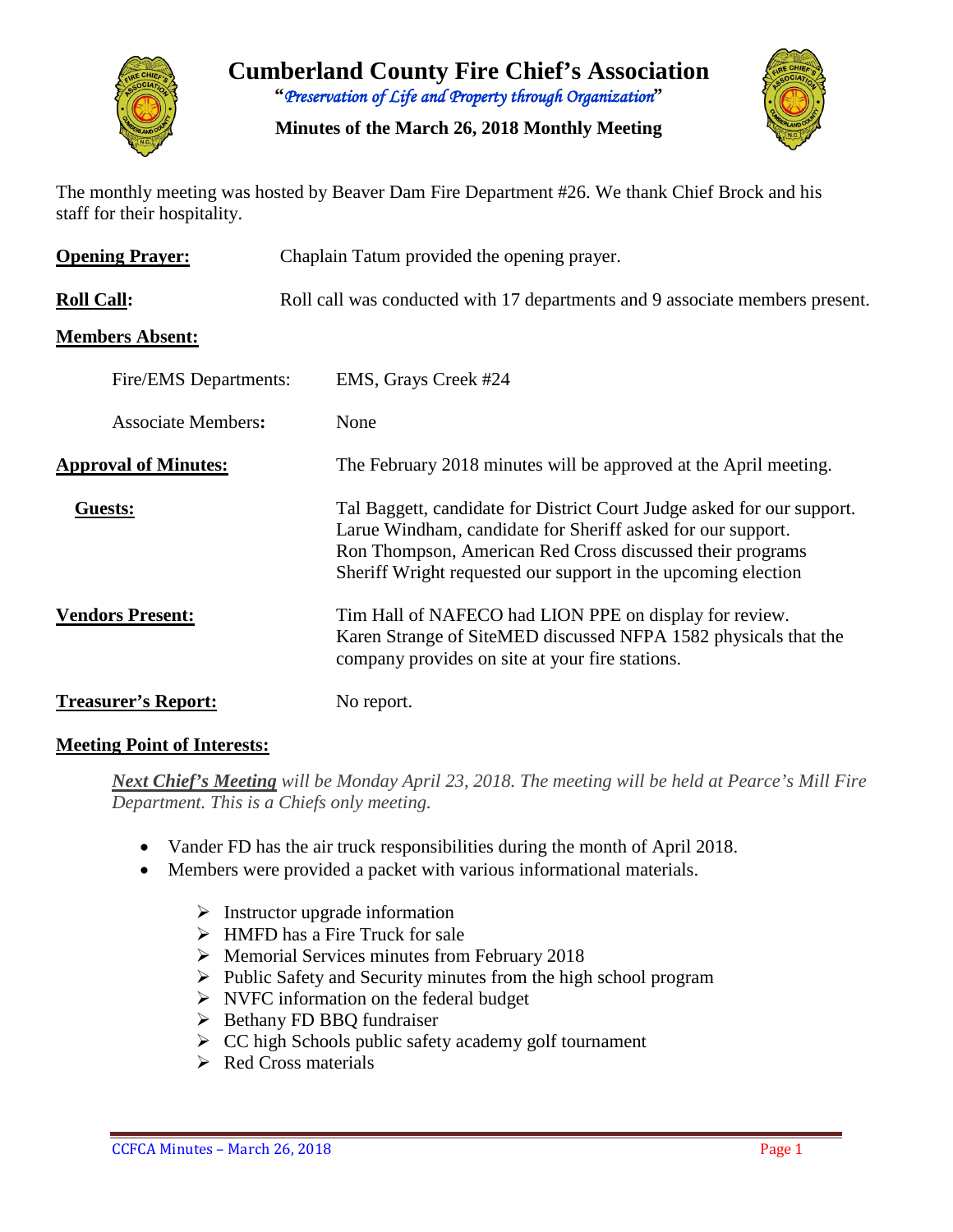## **OLD BUSINESS**

1. President Johnson thanked the membership for taking their pictures to update the website and thanked Sheriff Wright for the opportunity to use their facility to do the makeup pictures at their location last Saturday March 24, 2018.

2. President Johnson advised the members that he was awaiting the purchase of the accountability materials until Chief Melvin at Fort Bragg was able to get some of his tags prepared and reviewed.

3. President Johnson gave an update on the new command bus. The bus was on site at the meeting for everyone to see the new layout. President Johnson discussed some of the other communications items that would need to be installed for optimum operations of the unit. He hoped to complete the next phases of getting the bus ready for service within the next 90 to 120 days. We will also address a response, maintenance and housing policy during that time frame.

4. President Johnson advised that an Active Shooter class for leaders will take place March 29, 2018 at Northwood Temple Church on Ramsey St. The class will be held from 0900-1300 hours. This class is especially set up for executive leadership (Chief Officers) and he asked all the chiefs present to place this very important class on their calendar in order to attend.

#### **NEW BUSINESS:**

1. President Johnson and Fire Commissioner Keefe presented Mike Ake with a plaque and gift for his 34 years of service to the Beaver Dam FD and his service and support to the Cumberland County Fire Chiefs Association. Deputy Chief Ake retired from the fire service on January 31, 2018.



2. President Johnson asked all Chiefs to please forward to him what committees that they would like to serve on.

3. President Johnson discussed the severe weather SOP. President Johnson especially asked the members to look at the various working wind speeds listed in the policy. After a brief discussion a roll call vote was requested. Assistant Chief Murphy made the motion to adopt the policy on behalf of the standards committee. The motion was seconded by Chief Marley. A roll call vote was taken and was **unanimously** APPROVED by all those in attendance.

4. President Johnson asked the Chiefs to consider only showing units available on CAD that that they can respond with available man-power resources. Several incidents over the last month identified emergency response delays when available units were dispatch with no one available due to another on-going emergency. When dispatched was asked to dispatch next available the same department was dispatched because units showed available on CAD but were not able to respond due to unavailability of man-power. When this occurs there is a notable delay in service and can make a significant difference in a life of death situation or property loss. He asked Chiefs to instruct and teach all their members how to place an apparatus / unit in and out of service. He will also have the Communications / AVL Committee address this issue.

5. President Johnson discussed the forestry readiness codes. He would like for them to be given out daily at the end of the daily radio check or send out to all the chiefs via IAR. Ranger Gottfried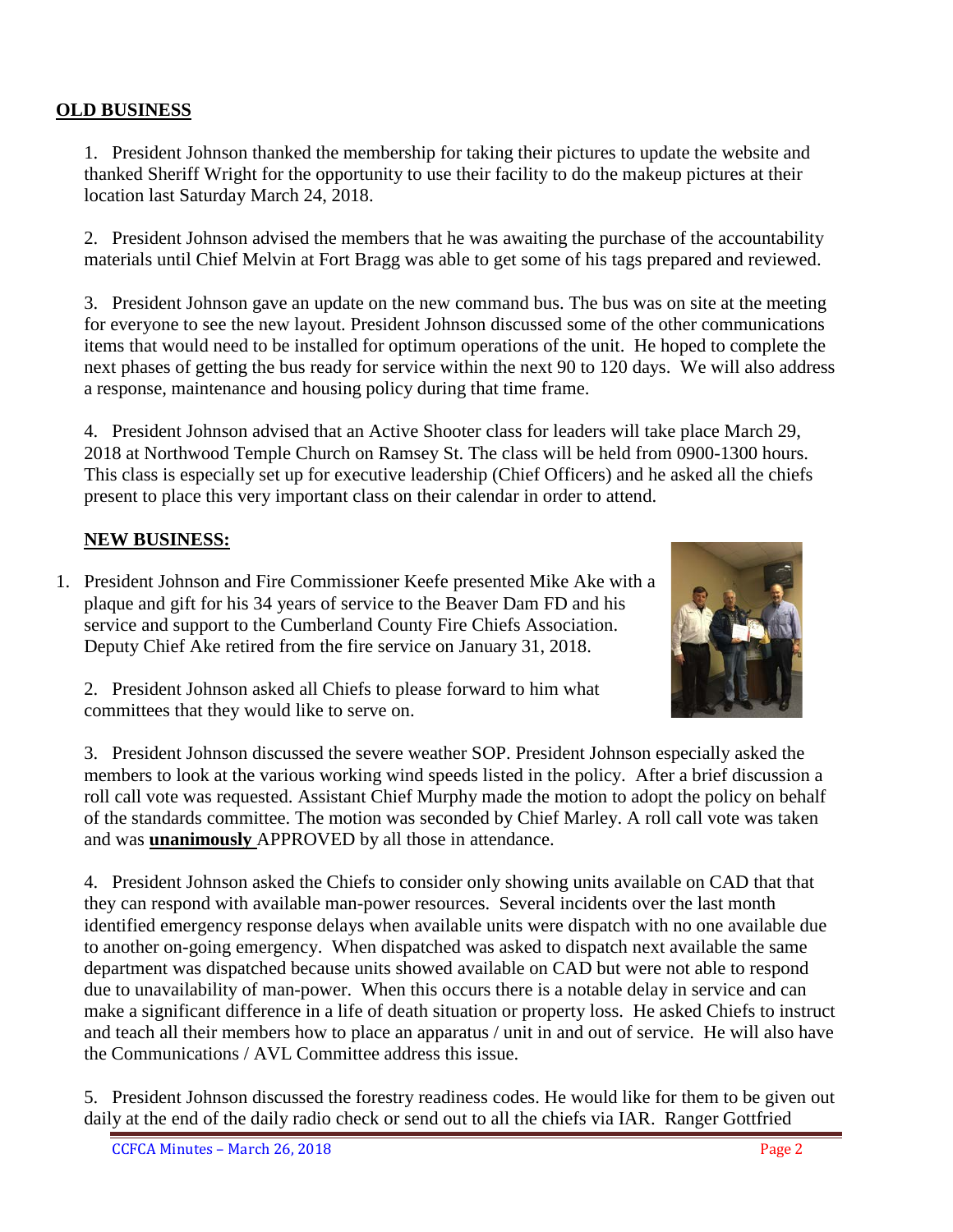advised that he was updating the policy with Gene Booth as the numerical values associated with the conditions have been changed. More to follow.

6. President Johnson asked the Chiefs to support the up-coming Cumberland County High School Public Safety / Fire Academy Golf tournament at the Gates Four Country Club on April 13, 2018. This is a very viable program and we have tremendously benefitted from the program and therefore let's support them in their fund raising effort to sustain the program. Flyers for the tournament are in your packets.

## **COMMITTEE REPORTS:**

## **ID CARD/TECHNOLOGY COMMITTEE**

- **FYI.** Fire Chiefs are required to send a signed letter or memo with a firefighter requesting an ID Card. For any questions or an appointment contact 424-0694 or e-mail at [cjohnson.spfd@gmail.com](mailto:cjohnson.spfd@gmail.com)
	- No Report

**FIRE PREVENTION/EDUCATION COMMITTEE** BC Martin – Chairpersons, FF Jamie Everitte E-Mail: JEveritte@ci.fay.nc.us

• No report.

**COMMUNICATIONS COMMITTEE** EMS Chief Brian Pearce – EMS - Chairperson, E-Mail: [bpearce@capefearvalley.com](mailto:bpearce@capefearvalley.com)

- Assistant Chief S. Johnson inquired with the membership about considering the feasibility of a future reconfiguration of our current talk groups, by moving to a system whereas TAC channels will correspond with our station numbers. It would require an additional 12 talk groups from SHP. The issues will be forwarded to the Communications / AVL Committee for future consideration.
- Example For Station #4 Emergency Channel Dispatch Channel Ground Channel Tac 4 Tac 1, Tac 2, etc -
- Example For Station # 12 Emergency Channel Dispatch Channel Ground Channel Tac 12 – Tac 1, Tac 2, etc -

**STANDARDS & POLICY COMMITTEE A/C** Kevin Murphy (SPFD # 13) Chairperson, E-Mail: [kmurphy1903@gmail.com](mailto:kmurphy1903@gmail.com)

• Chief Murphy provided a quick overview of the on-going Active Shooter – Rescue Task Force concept and protocol.

**MEMORIAL COMMITTEE** Chief R. Marley (Pearce's Mill) Chairperson, E-Mail: [pmfd0301@nc.rr.com](mailto:pmfd0301@nc.rr.com)

• Vice-President Marley had a brief update on the policies for the group.

**AUTOMATIC AID/MUTUAL AID COMMITTEE** Chief Joe Marsh (GCFD # 24) Chairperson, E-Mail: [gcfd24@nc.rr.com](mailto:gcfd24@nc.rr.com)

• No Report

CCFCA Minutes – March 26, 2018 Page 3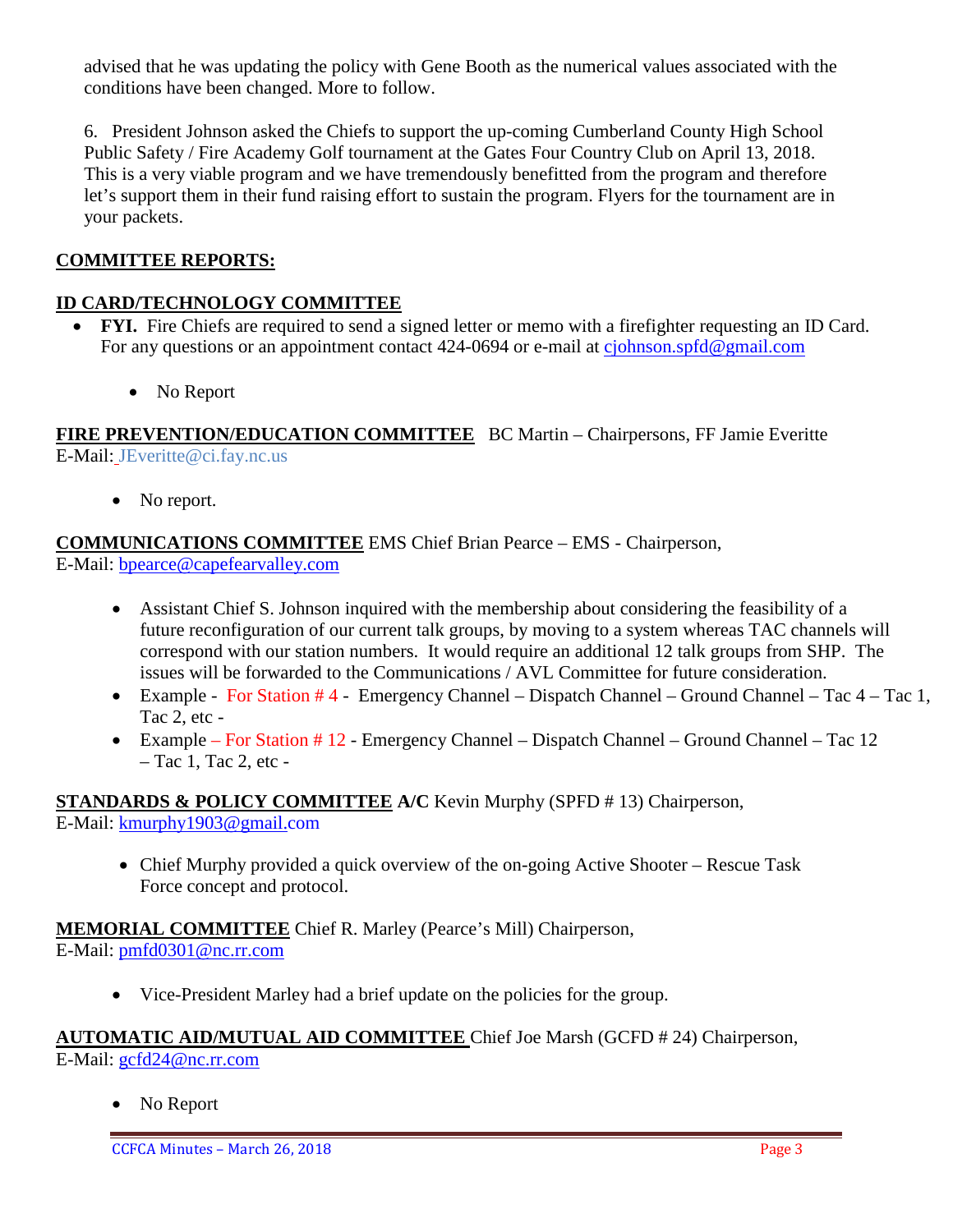**FINANCE COMMITTEE** Deputy Chief Freddy Johnson Jr. (Stoney Point) Chairperson, E-Mail: [spfd1302@nc.rr.com](mailto:spfd1302@nc.rr.com)

• No report.

**RESCUE COMMITTEE** Deputy Chief Hank Harris (Cotton FD) Chairperson, E-Mail: [cfd402@nc.rr.com](mailto:cfd402@nc.rr.com)

• No report.

**DISPATCH STEERING / AVL COMMITTEE** Chief Chuck Hodges (Hope Mills FD), Chairperson, E-Mail: clhodges@townofhopemills.com

- Chief Hodges provided a quick update of the committee's work and on-going issues.
- President Johnson informed Chief Hodges that the associated issues with dispatch and AVL are directly linked to Communications and that it would make sense to merge the two committees into one.

**KNOX BOX COMMITTEE** - Emergency Management Officer Gene Booth (Emergency Services) Chairperson, E-Mail: [wbooth@co.cumberland.nc.us](mailto:wbooth@co.cumberland.nc.us)

• No report. He would like to meet with President Johnson to discuss some issues.

**FIREHOUSE STEERING COMMITTEE** – Fire Chief T. J. McLamb (SLFD # 22) Chairperson, E-Mail: [tmclamb@spring-lake.org](mailto:tmclamb@spring-lake.org)

• No report.

# **ASSOCIATE MEMBERS REPORT**

**EMERGENCY SERVICES DIRECTOR/ ECC-911 (**Randy Beeman**,** Director), E-Mail: [rbeeman@co.cumberland.nc.us](mailto:rbeeman@co.cumberland.nc.us)

• Adam Johnson advised that the CC dispatch center would be evacuated on Friday March 30, 2018 for several hours and will be operating out of the COF dispatch center with limited capabilities. They will be operating from portables and will not have VHF or pager capabilities. They will have VIPER capabilities. They are asking everyone to be aware of this temporary issue.

# **EMS DIRECTOR:** Brian Pearce, Director E-Mail: bpearce@capefearvalley.com

• No report.

**HAZMAT:** AC Robert Brinson, FFD - POC telephone for HAZMAT is 584-9550, E-Mail: [rbrinson@ci.fay.nc.us](mailto:rbrinson@ci.fay.nc.us)

• Assistant Chief Brinson discussed Fayetteville FD's movement to the use of NARCAN for Opiate events.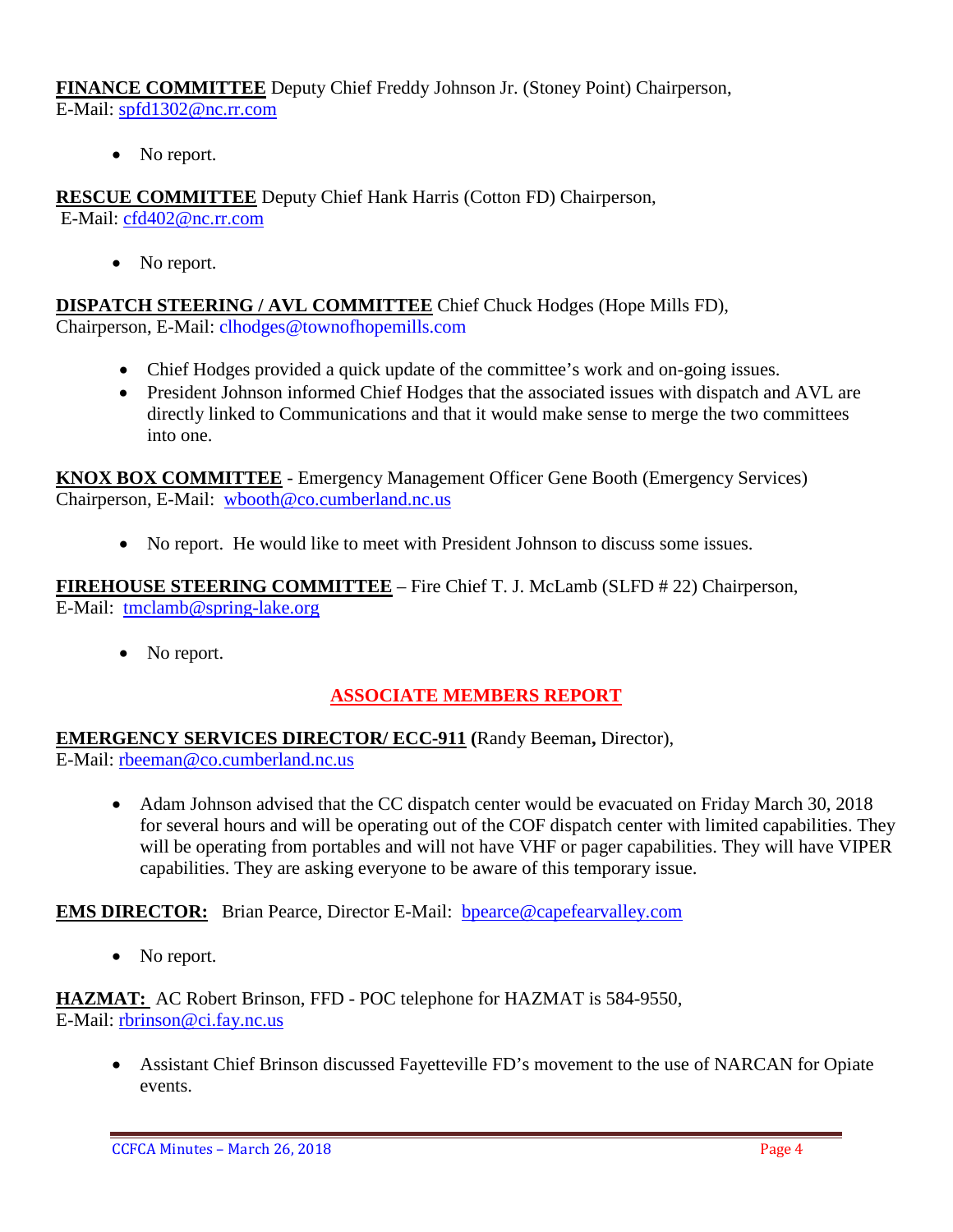#### **FORESTRY DISTRICT** Craig Gottfried, County Ranger, E-Mail: [craig.gottfried@ncagr.gov](mailto:craig.gottfried@ncagr.gov)

• No report.

**FTCC** Steve Drew, E-Mail: [drews@faytechcc.edu](mailto:drews@faytechcc.edu)

• No report.

**SHERIFF'S OFFICE** Sheriff Wright (Sr. Sgt. Steven Hodges – ATF)

• No report.

**NC HIGHWAY PATROL** – Major Freddy Johnson Jr. SHP Special Operations. E-Mail: [fljohnson@ncshp.org](mailto:fljohnson@ncshp.org)

• No Report

#### **COUNTY COMMISSIONERS** Fire Commissioner John Keefe

• No report.

#### **FOR THE GOOD OF THE ASSOCIATION:**

- Chief Hodges announced that HMFD has a fire truck for sale
- Bethany FD has BBQ plate sale on April  $21<sup>st</sup>$  from 11-6
- President Johnson asked everyone to remember Chief Marley and his family in their thoughts and prayers as his wife continues to battle a medical condition.

**ADJOURNMENT:** A motion was made to adjourn by Chief Brock seconded by Chief Nobles. The meeting was adjourned at 2115 hours.

Respectfully Submitted By:

*Freddy l. Johnson Sr. Mark A. Melvin*

Freddy L. Johnson Sr., CFO Mark A. Melvin, CFO Fire Chief / President Fire Chief / Secretary

#### **2 Enclosures**

- 1. Cumberland County Fire Chief's Association Attendance Roster 2018
- 2. CCFCA voting document for the severe weather SOG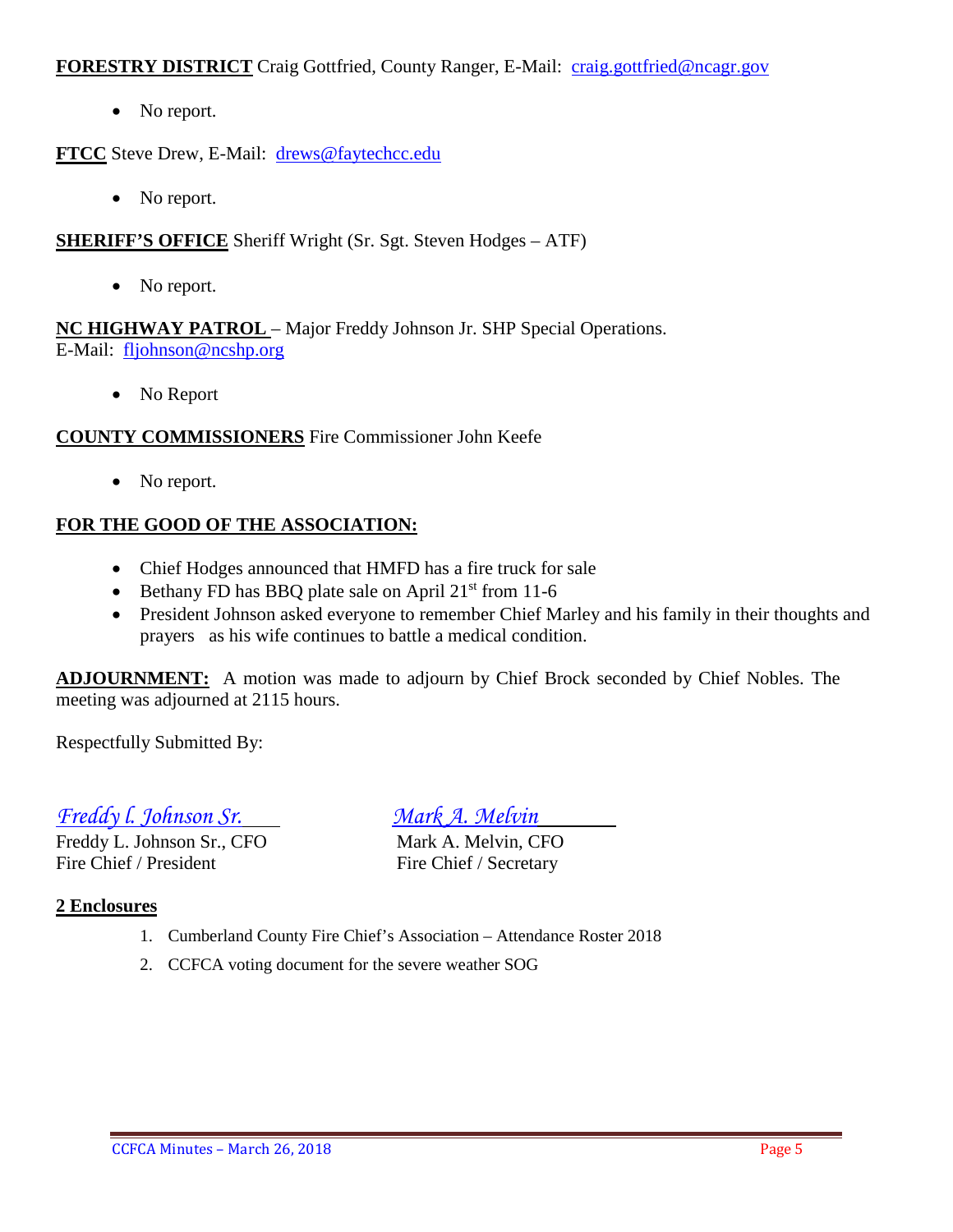

#### **CUMBERLAND COUNTY FIRE CHIEF'S ASSOCIATION ROLL CALL 2018**



| <b>MEMBERS PRESENT</b><br>(19)                                        | 18                 | 17                 | 17                 |  |  |  |  |  |
|-----------------------------------------------------------------------|--------------------|--------------------|--------------------|--|--|--|--|--|
| <b>ASSOCIATE MEMBERS PRESENT</b><br>(9)                               | 5                  | 8                  | 9                  |  |  |  |  |  |
| <b>Cumberland County Fire Chiefs</b><br>Department's / Organization's | 2018<br>22,<br>Jan | 2018<br>26,<br>Feb | 2018<br>26,<br>Mar |  |  |  |  |  |
|                                                                       |                    |                    |                    |  |  |  |  |  |
| <b>Departments</b>                                                    |                    |                    |                    |  |  |  |  |  |
|                                                                       |                    |                    |                    |  |  |  |  |  |
| <b>BEAVER DAM, STATION 26 &amp; 27</b>                                | P                  | P                  | P                  |  |  |  |  |  |
| <b>BETHANY, STATION 12</b>                                            | P                  | P                  | P                  |  |  |  |  |  |
| <b>COTTON, STATION 4</b>                                              | P                  | P                  | P                  |  |  |  |  |  |
| <b>CUMBERLAND ROAD, STATION 5</b>                                     | P                  | P                  | P                  |  |  |  |  |  |
| <b>EASTOVER, STATION 1</b>                                            | P                  | P                  | P                  |  |  |  |  |  |
| <b>EMS EMERGENCY MEDICAL SERVICES</b>                                 | P                  | P                  | $\overline{A}$     |  |  |  |  |  |
| <b>FAYETTEVILLE FIRE DEPT</b>                                         | P                  | P                  | P                  |  |  |  |  |  |
| <b>FORT BRAGG FIRE DEPT</b>                                           | P                  | P                  | $\overline{P}$     |  |  |  |  |  |
| <b>GODWIN - FALCON, STATION 17</b>                                    | P                  | P                  | $\overline{P}$     |  |  |  |  |  |
| <b>GRAYS CREEK, STATION 18</b>                                        | P                  | P                  | $\overline{P}$     |  |  |  |  |  |
| <b>GRAYS CREEK, STATION 24</b>                                        | $\mathbf{A}$       | P                  | $\overline{A}$     |  |  |  |  |  |
| <b>HOPE MILLS, STATION 21</b>                                         | P                  | $\overline{A}$     | $\overline{P}$     |  |  |  |  |  |
| <b>PEARCE'S MILL, STATION 3</b>                                       | P                  | P                  | $\overline{P}$     |  |  |  |  |  |
| <b>SPRING LAKE, STATION 22</b>                                        | P                  | $\overline{A}$     | $\overline{P}$     |  |  |  |  |  |
| <b>STEDMAN, STATION 23</b>                                            | P                  | P                  | $\overline{P}$     |  |  |  |  |  |
| <b>STONEY POINT, STATION 13 &amp; 19</b>                              | P                  | P                  | $\overline{P}$     |  |  |  |  |  |
| <b>VANDER, STATION 2 &amp; 8</b>                                      | P                  | P                  | $\overline{P}$     |  |  |  |  |  |
| <b>WADE, STATION 16</b>                                               | P                  | P                  | P                  |  |  |  |  |  |
| <b>WESTAREA, STATION 15, 20 &amp; 25</b>                              | P                  | P                  | P                  |  |  |  |  |  |
|                                                                       |                    |                    |                    |  |  |  |  |  |
| <b>Associate Organization's</b>                                       |                    |                    |                    |  |  |  |  |  |
|                                                                       |                    |                    |                    |  |  |  |  |  |
| <b>CC COMMISSIONERS</b>                                               | E                  | P                  | P                  |  |  |  |  |  |
| <b>CC EMERGENCY SERVICES</b>                                          | P                  | P                  | P                  |  |  |  |  |  |
| <b>FORESTRY</b>                                                       | P                  | P                  | P                  |  |  |  |  |  |
| <b>FORT BRAGG EMS</b>                                                 | $\overline{A}$     | P                  | P                  |  |  |  |  |  |
| <b>FTCC</b>                                                           |                    |                    |                    |  |  |  |  |  |
| <b>HAZMAT</b>                                                         | $\mathbf A$        | P                  | P                  |  |  |  |  |  |
| <b>HIGHWAY PATROL</b>                                                 | P                  | P                  | P                  |  |  |  |  |  |
| <b>RETIRED FIRE CHIEF'S</b>                                           | P                  | A                  | P                  |  |  |  |  |  |
| <b>SHERIFF'S OFFICE</b>                                               | $\mathbf A$        | P                  | P                  |  |  |  |  |  |
|                                                                       |                    |                    |                    |  |  |  |  |  |
|                                                                       |                    |                    |                    |  |  |  |  |  |
|                                                                       |                    |                    |                    |  |  |  |  |  |
|                                                                       |                    |                    |                    |  |  |  |  |  |

#### **Special Notes**:

*CODES:* (P) – Present (A)-Absent (E) - Excused